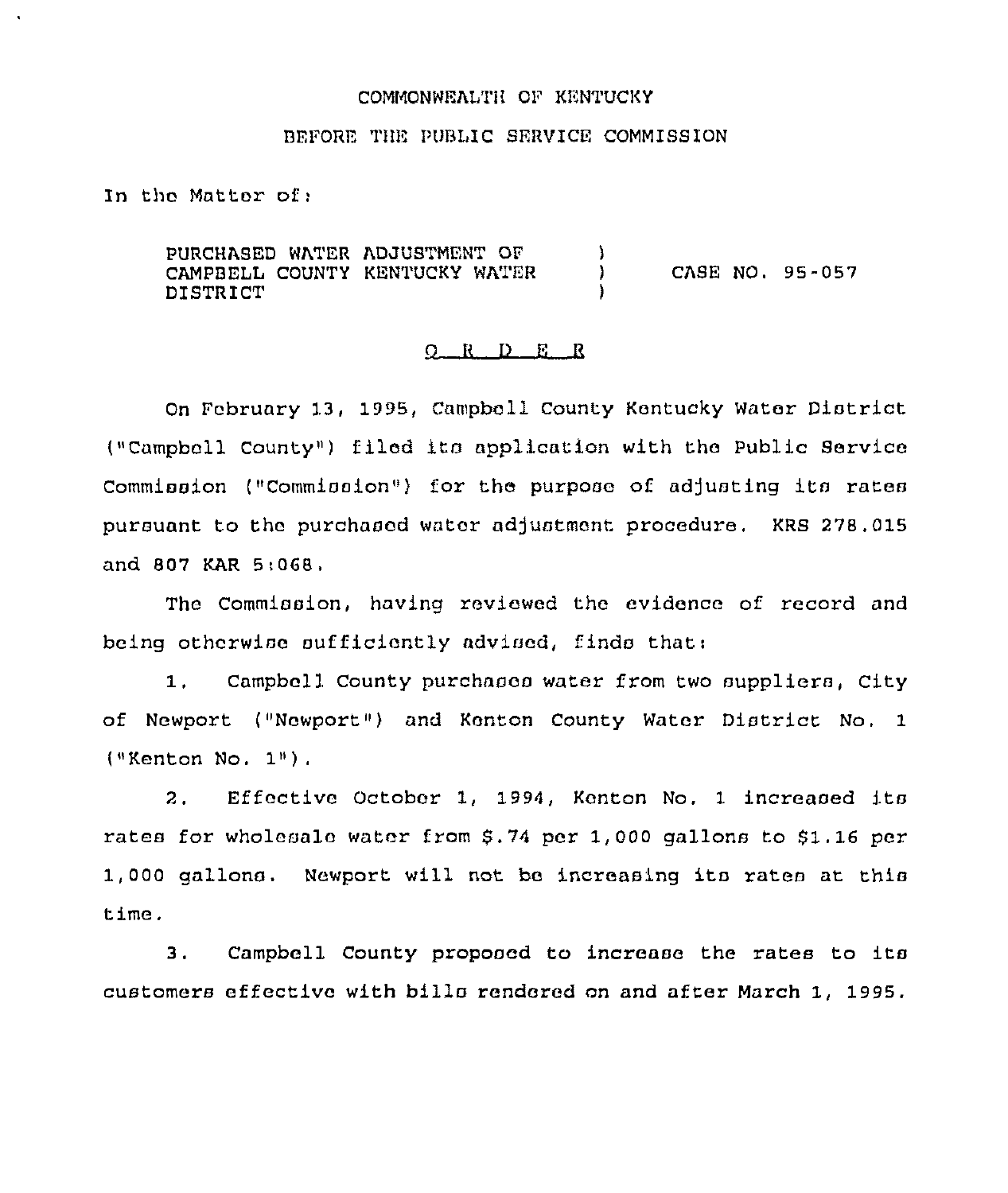During the 12 months ending December 31, 1994. Campbell  $\mathbf{A}$ County purchaned 1.604.974.600 gallons from Newport and 659.030.000 from Kenton No. 1 for a combined total of 2.264.004.600 gallona. The total nales for the 12-month period was 1.863.102.800.

Campbell County's calculations are correct and show an  $5.$ increase in purchased water costs of \$27,679, resulting in a purchaned water adjustment of 15 cents per 1,000 gallons. Based on an average quarterly usage of 15,000 gallons, the average bill of Campbell County's customers would increase \$2.25 from \$49.81 to  $$52.04.$  or  $4.5$  parcent.

The purchased water adjustment of 15 cents per 1,000  $6.$ gallons and the rates in Appendix A, attached hereto and incorporated herein, are fair, just, and reasonable and should be approved.

IT IS THEREFORE ORDERED that:

The purchased water adjustment of 15 cents per 1.000  $1.$ gallons and the rates in Appendix A are approved for bills rendered on and after March 1, 1995.

Campbell County's proposed tariff is approved.  $2.$ 

 $3.$ Within 30 days of the date of this Order, Campbell County shall file verification that the notice to its customers has been given.

 $-2-$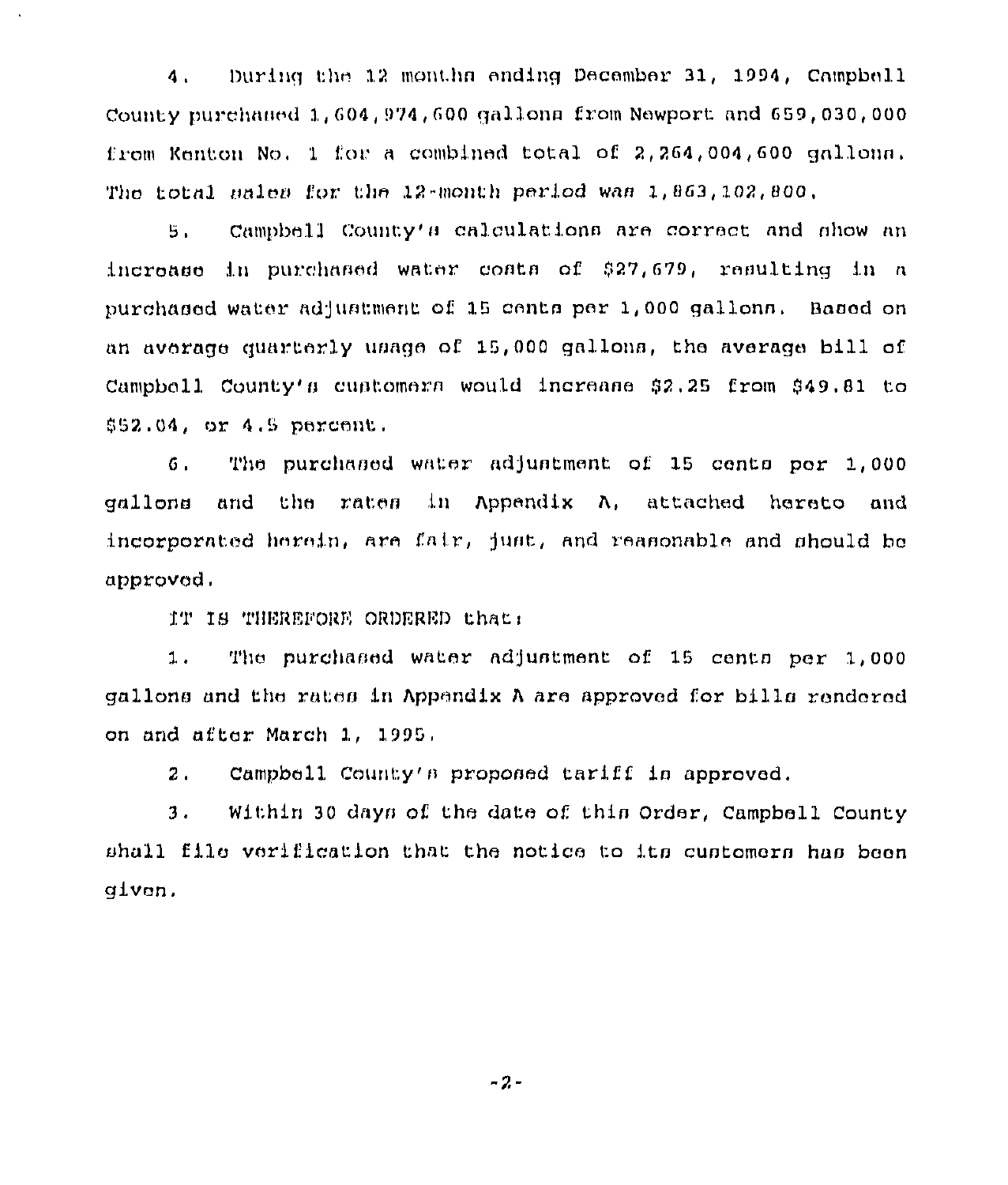Done at Frankfort, Kentucky, this I5th day of March, 1995.

PUBLIC SERVICE COMMISSION

Chairman Chairman c.

India<br>L K Elec ThitA  $\overline{\text{Comm}}$ 

ATTEST:

 $\bullet$ 

Executive Director